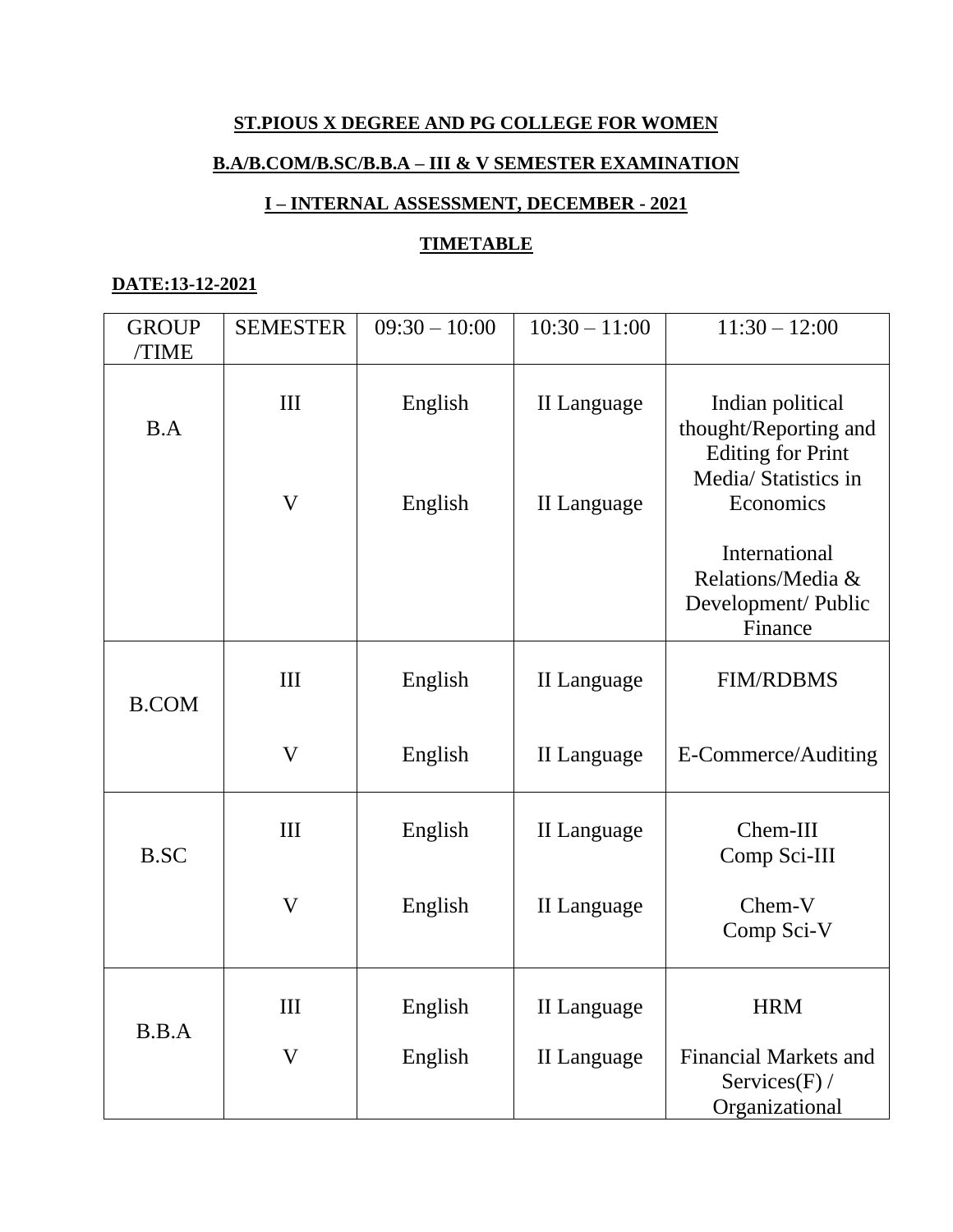|  |  | Development (HR) |
|--|--|------------------|
|  |  |                  |

# **DATE:14-12-2021**

| <b>GROUP</b> | <b>SEMESTER</b>           | $09:30 - 10:00$                                                                                                                                                            | $10:30 - 11:00$                                   | $11:30 - 12:00$                                                                                 |
|--------------|---------------------------|----------------------------------------------------------------------------------------------------------------------------------------------------------------------------|---------------------------------------------------|-------------------------------------------------------------------------------------------------|
| <b>TIME</b>  |                           |                                                                                                                                                                            |                                                   |                                                                                                 |
| B.A          | III                       | SEC-1 (Comm Skills)<br>SEC-2(Office<br>Processes/Psychology in<br>Professional Settings)                                                                                   | Union<br>Administration/Social<br>Psychology      | Economics-II<br><b>English Literatu</b><br>$-III$                                               |
|              | V                         | GE-(Indian constitution and<br>administration/<br><b>Fundamentals of Academic</b><br>Writing)                                                                              | Rural local<br>governance / Child<br>Psychology   | Economics-V<br>English Literatu<br>$-V$                                                         |
|              | III                       | SEC-1 (Comm Skills)<br>SEC-2 (POI)                                                                                                                                         | Advanced<br>Accounting                            | <b>Business</b><br>Statistics-I                                                                 |
| <b>B.COM</b> | $\boldsymbol{\mathrm{V}}$ | GE- (Business Economics)                                                                                                                                                   | Computerized<br>Accounting                        | <b>Cost Accountin</b>                                                                           |
| <b>B.SC</b>  | III                       | SEC-1 (Comm Skills)<br>SEC-<br>2(ImmunologicalTechniques/<br>Haematology/Basics in<br><b>Biochemical</b><br>Calculation<br>Biostatistics/Python/Rules<br>of chemistry Lab) | Mathematics-III<br>Microbiology-III<br>Botany-III | Physics-III<br>Statistics-III<br>Genetics-III<br>Zoology-III<br>Biotechnology-<br>Biochemistry- |